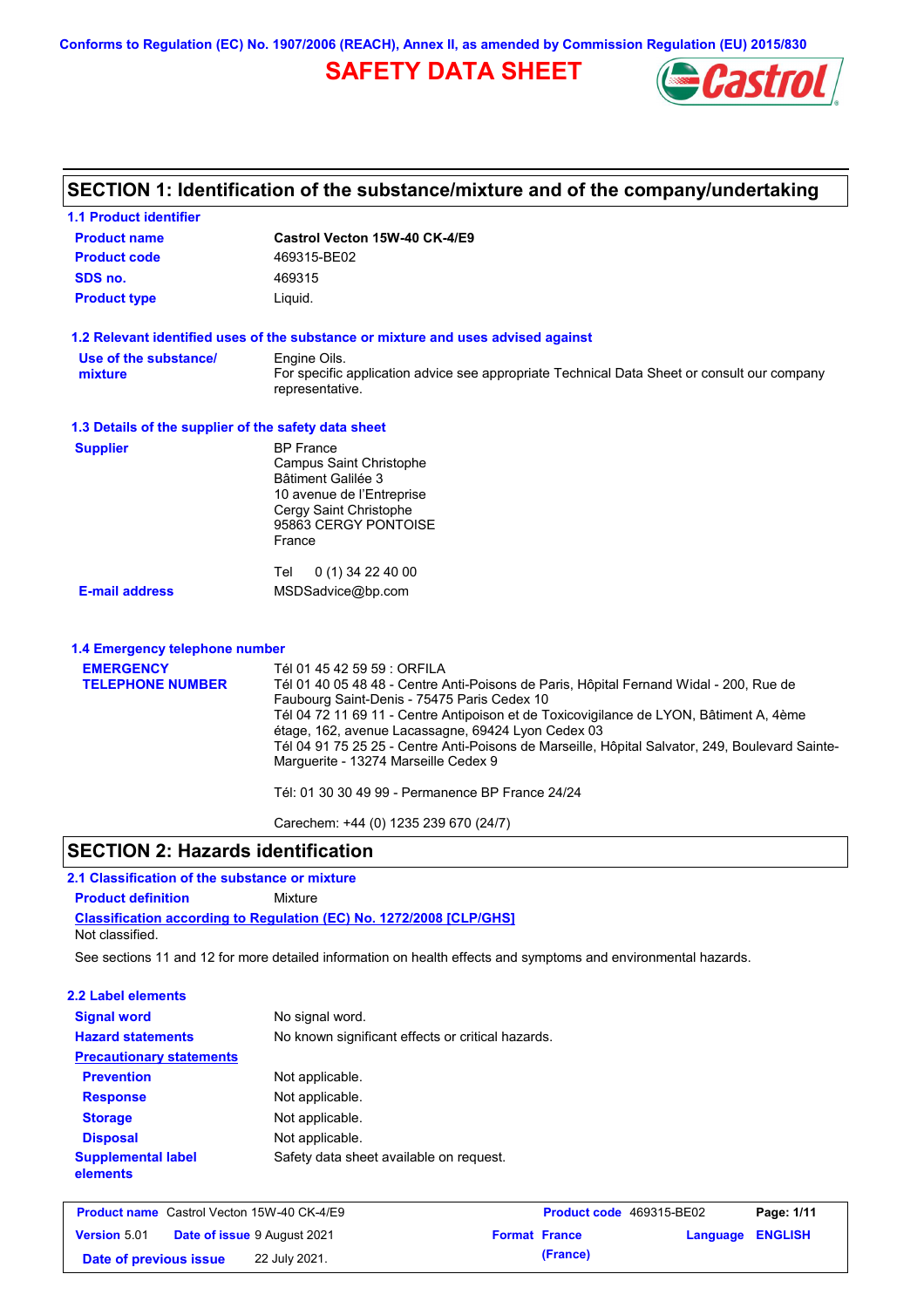# **SECTION 2: Hazards identification**

| EU Regulation (EC) No. 1907/2006 (REACH)                                                                                                                 |                                                                                                                                                                                                                                                                                                                                 |
|----------------------------------------------------------------------------------------------------------------------------------------------------------|---------------------------------------------------------------------------------------------------------------------------------------------------------------------------------------------------------------------------------------------------------------------------------------------------------------------------------|
| <b>Annex XVII - Restrictions</b><br>on the manufacture,<br>placing on the market<br>and use of certain<br>dangerous substances,<br>mixtures and articles | Not applicable.                                                                                                                                                                                                                                                                                                                 |
| <b>Special packaging requirements</b>                                                                                                                    |                                                                                                                                                                                                                                                                                                                                 |
| <b>Containers to be fitted</b><br>with child-resistant<br>fastenings                                                                                     | Not applicable.                                                                                                                                                                                                                                                                                                                 |
| <b>Tactile warning of danger</b>                                                                                                                         | Not applicable.                                                                                                                                                                                                                                                                                                                 |
| 2.3 Other hazards                                                                                                                                        |                                                                                                                                                                                                                                                                                                                                 |
| <b>Results of PBT and vPvB</b><br>assessment                                                                                                             | Product does not meet the criteria for PBT or vPvB according to Regulation (EC) No. 1907/2006,<br>Annex XIII.                                                                                                                                                                                                                   |
| <b>Product meets the criteria</b><br>for PBT or vPvB according<br>to Regulation (EC) No.<br><b>1907/2006, Annex XIII</b>                                 | This mixture does not contain any substances that are assessed to be a PBT or a vPvB.                                                                                                                                                                                                                                           |
| Other hazards which do<br>not result in classification                                                                                                   | Defatting to the skin.<br><b>USED ENGINE OILS</b><br>Used engine oil may contain hazardous components which have the potential to cause skin<br>cancer.<br>See Toxicological Information, section 11 of this Safety Data Sheet.<br>Experimental data on one or more of the components has been used to determine all or part of |
|                                                                                                                                                          | the hazard classification of this product.                                                                                                                                                                                                                                                                                      |

# **SECTION 3: Composition/information on ingredients**

Mixture

**3.2 Mixtures**

**Product definition**

Highly refined base oil (IP 346 DMSO extract < 3%). Proprietary performance additives.

| <b>Product/ingredient</b><br>name                                                                         | <b>Identifiers</b>                                                                         | $\frac{9}{6}$ | <b>Regulation (EC) No.</b><br>1272/2008 [CLP]                      | <b>Type</b> |
|-----------------------------------------------------------------------------------------------------------|--------------------------------------------------------------------------------------------|---------------|--------------------------------------------------------------------|-------------|
| Distillates (petroleum), hydrotreated<br>heavy paraffinic                                                 | REACH #: 01-2119484627-25 ≤5<br>EC: 265-157-1<br>CAS: 64742-54-7<br>Index: 649-467-00-8    |               | Asp. Tox. 1, H304                                                  | $[1]$       |
| Distillates (petroleum), solvent-<br>dewaxed heavy paraffinic                                             | REACH #: 01-2119471299-27 ≤3<br>EC: 265-169-7<br>CAS: 64742-65-0<br>Index: 649-474-00-6    |               | Asp. Tox. 1, H304                                                  | $[1]$       |
| reaction mass of isomers of:<br>C7-9-alkyl 3-(3,5-di-tert-butyl-<br>4-hydroxyphenyl) propionate           | REACH #: 01-0000015551-76 ≤3<br>$EC: 406-040-9$<br>CAS: 125643-61-0<br>Index: 607-530-00-7 |               | Aquatic Chronic 4, H413                                            | $[1]$       |
| Distillates (petroleum), solvent-<br>dewaxed light paraffinic                                             | REACH #: 01-2119480132-48 ≤3<br>EC: 265-159-2<br>CAS: 64742-56-9<br>Index: 649-469-00-9    |               | Asp. Tox. 1, H304                                                  | $[1]$       |
| Paraffin oils (petroleum), catalytic<br>dewaxed heavy                                                     | REACH #: 01-2119487080-42 ≤3<br>EC: 265-174-4<br>CAS: 64742-70-7<br>Index: 649-477-00-2    |               | Asp. Tox. 1, H304                                                  | $[1]$       |
| zinc bis[O-(6-methylheptyl)] bis[O-(sec-REACH #: 01-2119543726-33 ≤3<br>butyl)] bis(dithiophosphate)<br>. | EC: 298-577-9<br>CAS: 93819-94-4                                                           |               | Skin Irrit. 2, H315<br>Eye Dam. 1, H318<br>Aquatic Chronic 2, H411 | $[1]$       |

**See Section 16 for the full text of the H statements declared above.**

#### **Type**

| <b>Product name</b> Castrol Vecton 15W-40 CK-4/E9 |                                    | <b>Product code</b> 469315-BE02 |                  | Page: 2/11 |
|---------------------------------------------------|------------------------------------|---------------------------------|------------------|------------|
| <b>Version 5.01</b>                               | <b>Date of issue 9 August 2021</b> | <b>Format France</b>            | Language ENGLISH |            |
| Date of previous issue                            | 22 July 2021.                      | (France)                        |                  |            |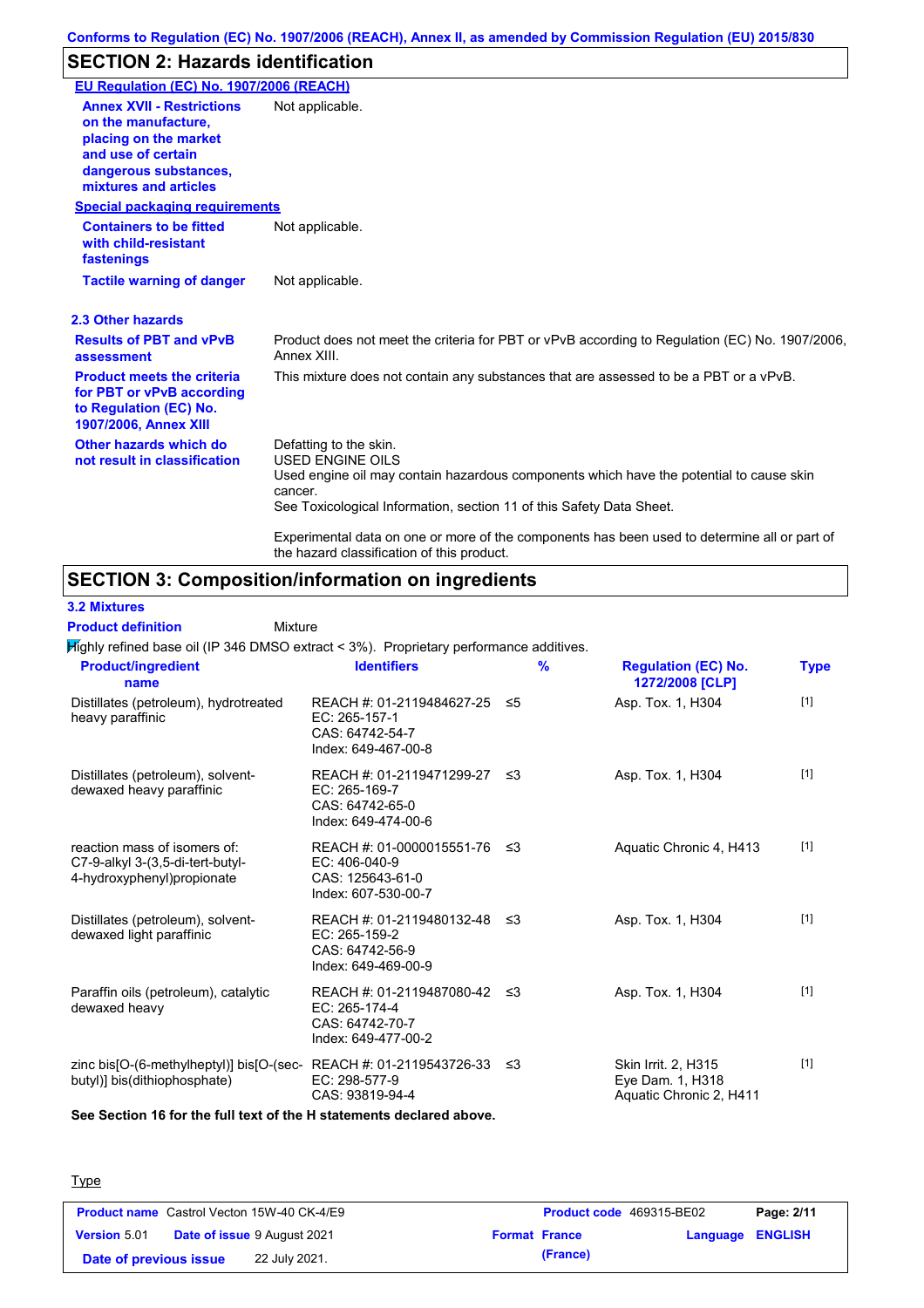## **SECTION 3: Composition/information on ingredients**

[1] Substance classified with a health or environmental hazard

[2] Substance with a workplace exposure limit

[3] Substance meets the criteria for PBT according to Regulation (EC) No. 1907/2006, Annex XIII

[4] Substance meets the criteria for vPvB according to Regulation (EC) No. 1907/2006, Annex XIII

[5] Substance of equivalent concern [6] Additional disclosure due to company policy

Occupational exposure limits, if available, are listed in Section 8.

### **SECTION 4: First aid measures**

#### **4.1 Description of first aid measures**

| Eye contact                       | In case of contact, immediately flush eyes with plenty of water for at least 15 minutes. Eyelids<br>should be held away from the eyeball to ensure thorough rinsing. Check for and remove any<br>contact lenses. Get medical attention. |
|-----------------------------------|-----------------------------------------------------------------------------------------------------------------------------------------------------------------------------------------------------------------------------------------|
| <b>Skin contact</b>               | Wash skin thoroughly with soap and water or use recognised skin cleanser. Remove<br>contaminated clothing and shoes. Wash clothing before reuse. Clean shoes thoroughly before<br>reuse. Get medical attention if irritation develops.  |
| <b>Inhalation</b>                 | If inhaled, remove to fresh air. Get medical attention if symptoms occur.                                                                                                                                                               |
| <b>Ingestion</b>                  | Do not induce vomiting unless directed to do so by medical personnel. Get medical attention if<br>symptoms occur.                                                                                                                       |
| <b>Protection of first-aiders</b> | No action shall be taken involving any personal risk or without suitable training. It may be<br>dangerous to the person providing aid to give mouth-to-mouth resuscitation.                                                             |

#### **4.2 Most important symptoms and effects, both acute and delayed**

See Section 11 for more detailed information on health effects and symptoms.

| <b>Potential acute health effects</b> |
|---------------------------------------|
|---------------------------------------|

| <b>Inhalation</b>   | Vapour inhalation under ambient conditions is not normally a problem due to low vapour<br>pressure.               |
|---------------------|-------------------------------------------------------------------------------------------------------------------|
| <b>Ingestion</b>    | No known significant effects or critical hazards.                                                                 |
| <b>Skin contact</b> | Defatting to the skin. May cause skin dryness and irritation.                                                     |
| <b>Eye contact</b>  | Not classified as an eye irritant. Based on data available for this or related materials.                         |
|                     | Delayed and immediate effects as well as chronic effects from short and long-term exposure                        |
| <b>Inhalation</b>   | Overexposure to the inhalation of airborne droplets or aerosols may cause irritation of the<br>respiratory tract. |
| <b>Ingestion</b>    | Ingestion of large quantities may cause nausea and diarrhoea.                                                     |
| <b>Skin contact</b> | Prolonged or repeated contact can defat the skin and lead to irritation and/or dermatitis.                        |
| Eye contact         | Potential risk of transient stinging or redness if accidental eye contact occurs.                                 |
|                     |                                                                                                                   |

#### **4.3 Indication of any immediate medical attention and special treatment needed**

**Notes to physician** Treatment should in general be symptomatic and directed to relieving any effects.

| <b>SECTION 5: Firefighting measures</b>                   |                                                                                                                                                                                                                                                                                                                                                                   |                      |                          |          |                |
|-----------------------------------------------------------|-------------------------------------------------------------------------------------------------------------------------------------------------------------------------------------------------------------------------------------------------------------------------------------------------------------------------------------------------------------------|----------------------|--------------------------|----------|----------------|
| <b>5.1 Extinguishing media</b>                            |                                                                                                                                                                                                                                                                                                                                                                   |                      |                          |          |                |
| <b>Suitable extinguishing</b><br>media                    | In case of fire, use foam, dry chemical or carbon dioxide extinguisher or spray.                                                                                                                                                                                                                                                                                  |                      |                          |          |                |
| <b>Unsuitable extinguishing</b><br>media                  | Do not use water jet. The use of a water jet may cause the fire to spread by splashing the<br>burning product.                                                                                                                                                                                                                                                    |                      |                          |          |                |
| 5.2 Special hazards arising from the substance or mixture |                                                                                                                                                                                                                                                                                                                                                                   |                      |                          |          |                |
| <b>Hazards from the</b><br>substance or mixture           | In a fire or if heated, a pressure increase will occur and the container may burst.                                                                                                                                                                                                                                                                               |                      |                          |          |                |
| <b>Hazardous combustion</b><br>products                   | Combustion products may include the following:<br>carbon oxides (CO, CO <sub>2</sub> ) (carbon monoxide, carbon dioxide)                                                                                                                                                                                                                                          |                      |                          |          |                |
| <b>5.3 Advice for firefighters</b>                        |                                                                                                                                                                                                                                                                                                                                                                   |                      |                          |          |                |
| <b>Special precautions for</b><br>fire-fighters           | No action shall be taken involving any personal risk or without suitable training. Promptly<br>isolate the scene by removing all persons from the vicinity of the incident if there is a fire.                                                                                                                                                                    |                      |                          |          |                |
| <b>Special protective</b><br>equipment for fire-fighters  | Fire-fighters should wear appropriate protective equipment and self-contained breathing<br>apparatus (SCBA) with a full face-piece operated in positive pressure mode. Clothing for fire-<br>fighters (including helmets, protective boots and gloves) conforming to European standard EN<br>469 will provide a basic level of protection for chemical incidents. |                      |                          |          |                |
| <b>Product name</b> Castrol Vecton 15W-40 CK-4/E9         |                                                                                                                                                                                                                                                                                                                                                                   |                      | Product code 469315-BE02 |          | Page: 3/11     |
| <b>Version 5.01</b><br>Date of issue 9 August 2021        |                                                                                                                                                                                                                                                                                                                                                                   | <b>Format France</b> |                          | Language | <b>ENGLISH</b> |
| Date of previous issue                                    | 22 July 2021.                                                                                                                                                                                                                                                                                                                                                     |                      | (France)                 |          |                |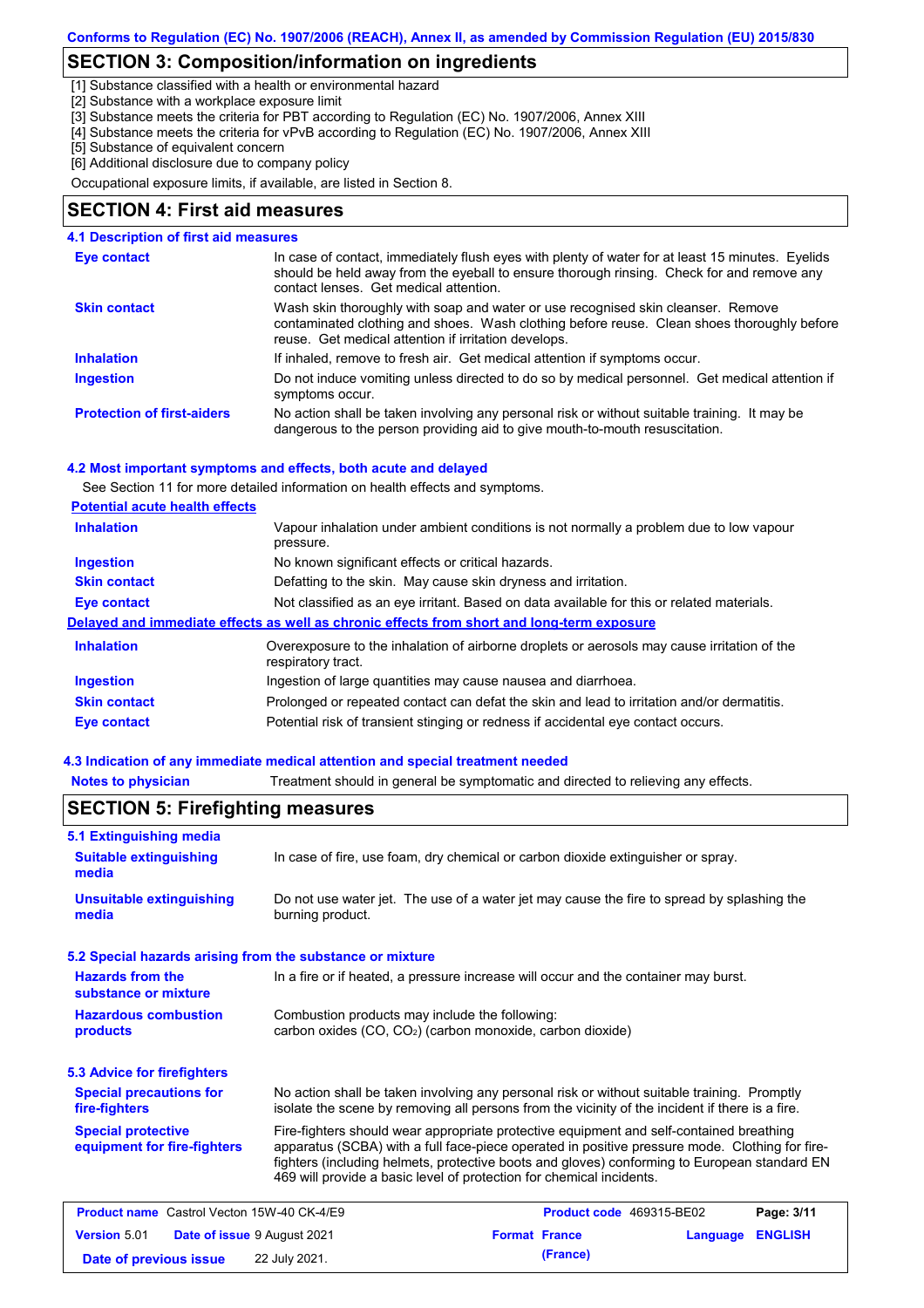### **SECTION 6: Accidental release measures**

|                                                          | 6.1 Personal precautions, protective equipment and emergency procedures                                                                                                                                                                                                                                                                                                                        |
|----------------------------------------------------------|------------------------------------------------------------------------------------------------------------------------------------------------------------------------------------------------------------------------------------------------------------------------------------------------------------------------------------------------------------------------------------------------|
| For non-emergency<br>personnel                           | No action shall be taken involving any personal risk or without suitable training. Evacuate<br>surrounding areas. Keep unnecessary and unprotected personnel from entering. Do not touch<br>or walk through spilt material. Floors may be slippery; use care to avoid falling. Put on<br>appropriate personal protective equipment.                                                            |
| For emergency responders                                 | Entry into a confined space or poorly ventilated area contaminated with vapour, mist or fume is<br>extremely hazardous without the correct respiratory protective equipment and a safe system of<br>work. Wear self-contained breathing apparatus. Wear a suitable chemical protective suit.<br>Chemical resistant boots. See also the information in "For non-emergency personnel".           |
| <b>6.2 Environmental</b><br>precautions                  | Avoid dispersal of spilt material and runoff and contact with soil, waterways, drains and sewers.<br>Inform the relevant authorities if the product has caused environmental pollution (sewers,<br>waterways, soil or air).                                                                                                                                                                    |
| 6.3 Methods and material for containment and cleaning up |                                                                                                                                                                                                                                                                                                                                                                                                |
| <b>Small spill</b>                                       | Stop leak if without risk. Move containers from spill area. Absorb with an inert material and<br>place in an appropriate waste disposal container. Dispose of via a licensed waste disposal<br>contractor.                                                                                                                                                                                     |
| <b>Large spill</b>                                       | Stop leak if without risk. Move containers from spill area. Prevent entry into sewers, water<br>courses, basements or confined areas. Contain and collect spillage with non-combustible,<br>absorbent material e.g. sand, earth, vermiculite or diatomaceous earth and place in container<br>for disposal according to local regulations. Dispose of via a licensed waste disposal contractor. |
| 6.4 Reference to other<br><b>sections</b>                | See Section 1 for emergency contact information.<br>See Section 5 for firefighting measures.<br>See Section 8 for information on appropriate personal protective equipment.<br>See Section 12 for environmental precautions.<br>See Section 13 for additional waste treatment information.                                                                                                     |

## **SECTION 7: Handling and storage**

### **7.1 Precautions for safe handling**

| <b>Protective measures</b>                                                    | Put on appropriate personal protective equipment.                                                                                                                                                                                                                                                                                                                                                                                                                                        |
|-------------------------------------------------------------------------------|------------------------------------------------------------------------------------------------------------------------------------------------------------------------------------------------------------------------------------------------------------------------------------------------------------------------------------------------------------------------------------------------------------------------------------------------------------------------------------------|
| <b>Advice on general</b><br>occupational hygiene                              | Eating, drinking and smoking should be prohibited in areas where this material is handled,<br>stored and processed. Wash thoroughly after handling. Remove contaminated clothing and<br>protective equipment before entering eating areas. See also Section 8 for additional<br>information on hygiene measures.                                                                                                                                                                         |
| <b>7.2 Conditions for safe</b><br>storage, including any<br>incompatibilities | Store in accordance with local requiations. Store in a dry, cool and well-ventilated area, away<br>from incompatible materials (see Section 10). Keep away from heat and direct sunlight. Keep<br>container tightly closed and sealed until ready for use. Containers that have been opened must<br>be carefully resealed and kept upright to prevent leakage. Store and use only in equipment/<br>containers designed for use with this product. Do not store in unlabelled containers. |
| <b>Not suitable</b>                                                           | Prolonged exposure to elevated temperature.                                                                                                                                                                                                                                                                                                                                                                                                                                              |
| 7.3 Specific end use(s)                                                       |                                                                                                                                                                                                                                                                                                                                                                                                                                                                                          |
| <b>Recommendations</b>                                                        | See section 1.2 and Exposure scenarios in annex, if applicable.                                                                                                                                                                                                                                                                                                                                                                                                                          |

## **SECTION 8: Exposure controls/personal protection**

## **8.1 Control parameters**

**Occupational exposure limits** No exposure limit value known.

Whilst specific OELs for certain components may be shown in this section, other components may be present in any mist, vapour or dust produced. Therefore, the specific OELs may not be applicable to the product as a whole and are provided for guidance only.

**Recommended monitoring procedures** If this product contains ingredients with exposure limits, personal, workplace atmosphere or biological monitoring may be required to determine the effectiveness of the ventilation or other control measures and/or the necessity to use respiratory protective equipment. Reference should be made to monitoring standards, such as the following: European Standard EN 689 (Workplace atmospheres - Guidance for the assessment of exposure by inhalation to chemical agents for comparison with limit values and measurement strategy) European Standard EN 14042 (Workplace atmospheres - Guide for the application and use of procedures for the assessment of exposure to chemical and biological agents) European Standard EN 482 (Workplace atmospheres - General requirements for the performance of procedures for the measurement of chemical agents) Reference to national guidance documents for methods for the determination of hazardous substances will also be required.

|                        | <b>Product name</b> Castrol Vecton 15W-40 CK-4/E9 |                      | <b>Product code</b> 469315-BE02 |                         | Page: 4/11 |
|------------------------|---------------------------------------------------|----------------------|---------------------------------|-------------------------|------------|
| <b>Version 5.01</b>    | <b>Date of issue 9 August 2021</b>                | <b>Format France</b> |                                 | <b>Language ENGLISH</b> |            |
| Date of previous issue | 22 July 2021.                                     |                      | (France)                        |                         |            |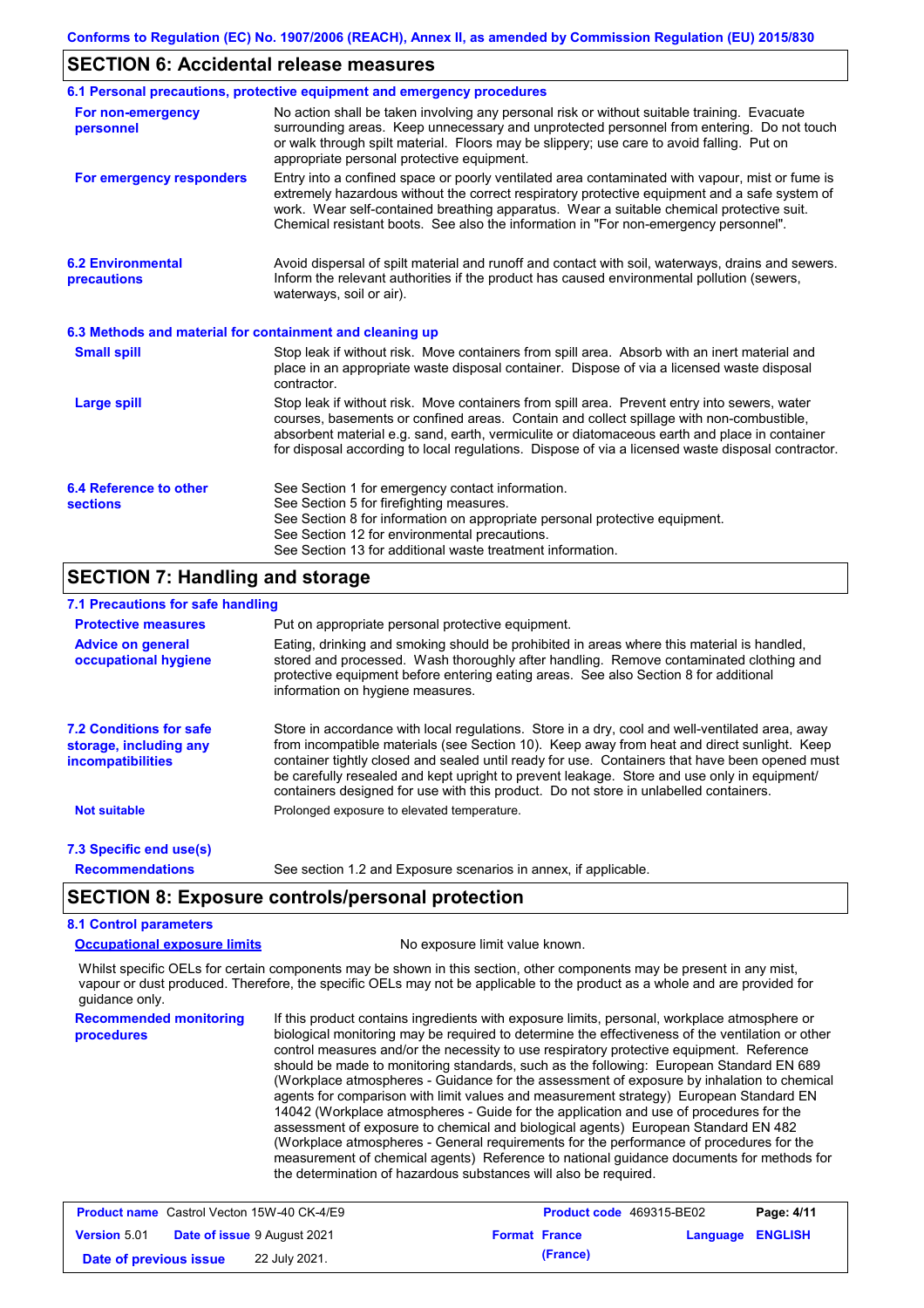# **SECTION 8: Exposure controls/personal protection**

**Derived No Effect Level**

No DNELs/DMELs available.

### **Predicted No Effect Concentration**

No PNECs available

| <b>8.2 Exposure controls</b>                      |                                                                                                                                                                                                                                                                                                                                                                                                                                                                                                                                                                                                                                                                                                                                                                                                                                                                                                                                                                                                         |
|---------------------------------------------------|---------------------------------------------------------------------------------------------------------------------------------------------------------------------------------------------------------------------------------------------------------------------------------------------------------------------------------------------------------------------------------------------------------------------------------------------------------------------------------------------------------------------------------------------------------------------------------------------------------------------------------------------------------------------------------------------------------------------------------------------------------------------------------------------------------------------------------------------------------------------------------------------------------------------------------------------------------------------------------------------------------|
| <b>Appropriate engineering</b><br><b>controls</b> | Provide exhaust ventilation or other engineering controls to keep the relevant airborne<br>concentrations below their respective occupational exposure limits.<br>All activities involving chemicals should be assessed for their risks to health, to ensure<br>exposures are adequately controlled. Personal protective equipment should only be considered<br>after other forms of control measures (e.g. engineering controls) have been suitably evaluated.<br>Personal protective equipment should conform to appropriate standards, be suitable for use, be<br>kept in good condition and properly maintained.<br>Your supplier of personal protective equipment should be consulted for advice on selection and<br>appropriate standards. For further information contact your national organisation for standards.<br>The final choice of protective equipment will depend upon a risk assessment. It is important to<br>ensure that all items of personal protective equipment are compatible. |
| <b>Individual protection measures</b>             |                                                                                                                                                                                                                                                                                                                                                                                                                                                                                                                                                                                                                                                                                                                                                                                                                                                                                                                                                                                                         |
| <b>Hygiene measures</b>                           | Wash hands, forearms and face thoroughly after handling chemical products, before eating,<br>smoking and using the lavatory and at the end of the working period. Ensure that eyewash<br>stations and safety showers are close to the workstation location.                                                                                                                                                                                                                                                                                                                                                                                                                                                                                                                                                                                                                                                                                                                                             |
| <b>Respiratory protection</b>                     | In case of insufficient ventilation, wear suitable respiratory equipment.<br>The correct choice of respiratory protection depends upon the chemicals being handled, the<br>conditions of work and use, and the condition of the respiratory equipment. Safety procedures<br>should be developed for each intended application. Respiratory protection equipment should<br>therefore be chosen in consultation with the supplier/manufacturer and with a full assessment<br>of the working conditions.                                                                                                                                                                                                                                                                                                                                                                                                                                                                                                   |
| <b>Eye/face protection</b>                        | Safety glasses with side shields.                                                                                                                                                                                                                                                                                                                                                                                                                                                                                                                                                                                                                                                                                                                                                                                                                                                                                                                                                                       |
| <b>Skin protection</b>                            |                                                                                                                                                                                                                                                                                                                                                                                                                                                                                                                                                                                                                                                                                                                                                                                                                                                                                                                                                                                                         |
| <b>Hand protection</b>                            | <b>General Information:</b>                                                                                                                                                                                                                                                                                                                                                                                                                                                                                                                                                                                                                                                                                                                                                                                                                                                                                                                                                                             |
|                                                   | Because specific work environments and material handling practices vary, safety procedures<br>should be developed for each intended application. The correct choice of protective gloves<br>depends upon the chemicals being handled, and the conditions of work and use. Most gloves<br>provide protection for only a limited time before they must be discarded and replaced (even the<br>best chemically resistant gloves will break down after repeated chemical exposures).                                                                                                                                                                                                                                                                                                                                                                                                                                                                                                                        |
|                                                   | Gloves should be chosen in consultation with the supplier / manufacturer and taking account of<br>a full assessment of the working conditions.                                                                                                                                                                                                                                                                                                                                                                                                                                                                                                                                                                                                                                                                                                                                                                                                                                                          |
|                                                   | Recommended: Nitrile gloves.<br><b>Breakthrough time:</b>                                                                                                                                                                                                                                                                                                                                                                                                                                                                                                                                                                                                                                                                                                                                                                                                                                                                                                                                               |
|                                                   | Breakthrough time data are generated by glove manufacturers under laboratory test conditions<br>and represent how long a glove can be expected to provide effective permeation resistance. It<br>is important when following breakthrough time recommendations that actual workplace<br>conditions are taken into account. Always consult with your glove supplier for up-to-date<br>technical information on breakthrough times for the recommended glove type.<br>Our recommendations on the selection of gloves are as follows:                                                                                                                                                                                                                                                                                                                                                                                                                                                                      |
|                                                   | Continuous contact:                                                                                                                                                                                                                                                                                                                                                                                                                                                                                                                                                                                                                                                                                                                                                                                                                                                                                                                                                                                     |
|                                                   | Gloves with a minimum breakthrough time of 240 minutes, or >480 minutes if suitable gloves<br>can be obtained.<br>If suitable gloves are not available to offer that level of protection, gloves with shorter<br>breakthrough times may be acceptable as long as appropriate glove maintenance and<br>replacement regimes are determined and adhered to.                                                                                                                                                                                                                                                                                                                                                                                                                                                                                                                                                                                                                                                |
|                                                   | Short-term / splash protection:                                                                                                                                                                                                                                                                                                                                                                                                                                                                                                                                                                                                                                                                                                                                                                                                                                                                                                                                                                         |
|                                                   | Recommended breakthrough times as above.<br>It is recognised that for short-term, transient exposures, gloves with shorter breakthrough times<br>may commonly be used. Therefore, appropriate maintenance and replacement regimes must<br>be determined and rigorously followed.                                                                                                                                                                                                                                                                                                                                                                                                                                                                                                                                                                                                                                                                                                                        |
|                                                   | <b>Glove Thickness:</b>                                                                                                                                                                                                                                                                                                                                                                                                                                                                                                                                                                                                                                                                                                                                                                                                                                                                                                                                                                                 |
|                                                   |                                                                                                                                                                                                                                                                                                                                                                                                                                                                                                                                                                                                                                                                                                                                                                                                                                                                                                                                                                                                         |

| <b>Product name</b> Castrol Vecton 15W-40 CK-4/E9 |                                    |                      | <b>Product code</b> 469315-BE02 |                         | Page: 5/11 |
|---------------------------------------------------|------------------------------------|----------------------|---------------------------------|-------------------------|------------|
| <b>Version 5.01</b>                               | <b>Date of issue 9 August 2021</b> | <b>Format France</b> |                                 | <b>Language ENGLISH</b> |            |
| Date of previous issue                            | 22 July 2021.                      |                      | (France)                        |                         |            |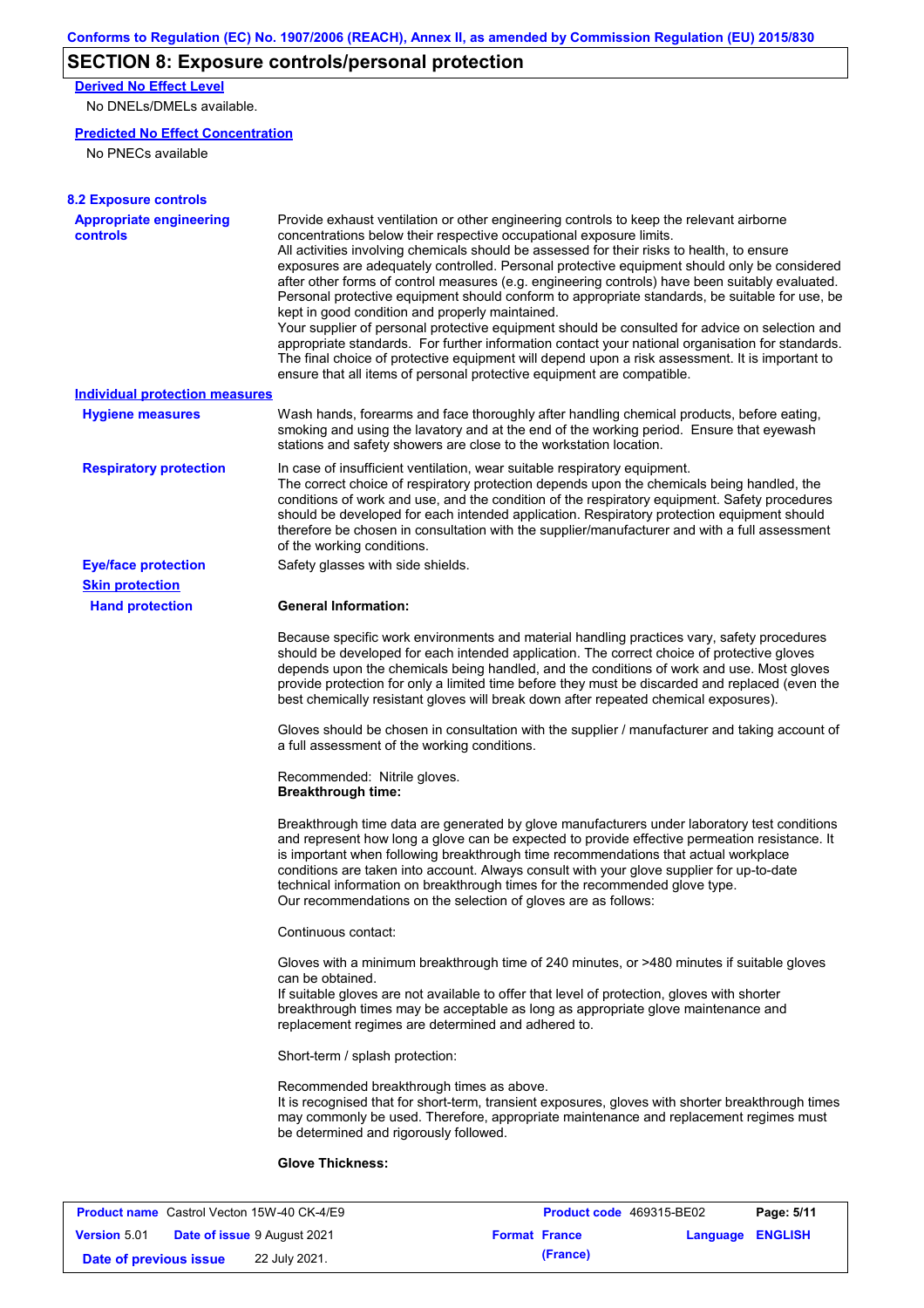# **SECTION 8: Exposure controls/personal protection**

For general applications, we recommend gloves with a thickness typically greater than 0.35 mm.

|                                           | It should be emphasised that glove thickness is not necessarily a good predictor of glove<br>resistance to a specific chemical, as the permeation efficiency of the glove will be dependent<br>on the exact composition of the glove material. Therefore, glove selection should also be based<br>on consideration of the task requirements and knowledge of breakthrough times.<br>Glove thickness may also vary depending on the glove manufacturer, the glove type and the<br>glove model. Therefore, the manufacturers' technical data should always be taken into account<br>to ensure selection of the most appropriate glove for the task.                                     |
|-------------------------------------------|---------------------------------------------------------------------------------------------------------------------------------------------------------------------------------------------------------------------------------------------------------------------------------------------------------------------------------------------------------------------------------------------------------------------------------------------------------------------------------------------------------------------------------------------------------------------------------------------------------------------------------------------------------------------------------------|
|                                           | Note: Depending on the activity being conducted, gloves of varying thickness may be required<br>for specific tasks. For example:                                                                                                                                                                                                                                                                                                                                                                                                                                                                                                                                                      |
|                                           | • Thinner gloves (down to 0.1 mm or less) may be required where a high degree of manual<br>dexterity is needed. However, these gloves are only likely to give short duration protection and<br>would normally be just for single use applications, then disposed of.                                                                                                                                                                                                                                                                                                                                                                                                                  |
|                                           | • Thicker gloves (up to 3 mm or more) may be required where there is a mechanical (as well<br>as a chemical) risk i.e. where there is abrasion or puncture potential.                                                                                                                                                                                                                                                                                                                                                                                                                                                                                                                 |
| <b>Skin and body</b>                      | Use of protective clothing is good industrial practice.<br>Personal protective equipment for the body should be selected based on the task being<br>performed and the risks involved and should be approved by a specialist before handling this<br>product.<br>Cotton or polyester/cotton overalls will only provide protection against light superficial<br>contamination that will not soak through to the skin. Overalls should be laundered on a regular<br>basis. When the risk of skin exposure is high (e.g. when cleaning up spillages or if there is a<br>risk of splashing) then chemical resistant aprons and/or impervious chemical suits and boots<br>will be required. |
| <b>Refer to standards:</b>                | Respiratory protection: EN 529<br>Gloves: EN 420, EN 374<br>Eye protection: EN 166<br>Filtering half-mask: EN 149<br>Filtering half-mask with valve: EN 405<br>Half-mask: EN 140 plus filter<br>Full-face mask: EN 136 plus filter<br>Particulate filters: EN 143<br>Gas/combined filters: EN 14387                                                                                                                                                                                                                                                                                                                                                                                   |
| <b>Environmental exposure</b><br>controls | Emissions from ventilation or work process equipment should be checked to ensure they<br>comply with the requirements of environmental protection legislation. In some cases, fume<br>scrubbers, filters or engineering modifications to the process equipment will be necessary to<br>reduce emissions to acceptable levels.                                                                                                                                                                                                                                                                                                                                                         |

## **SECTION 9: Physical and chemical properties**

| 9.1 Information on basic physical and chemical properties |                                                                                |
|-----------------------------------------------------------|--------------------------------------------------------------------------------|
| <b>Appearance</b>                                         |                                                                                |
| <b>Physical state</b>                                     | Liguid.                                                                        |
| <b>Colour</b>                                             | Amber. [Light]                                                                 |
| <b>Odour</b>                                              | Not available. Not tested.                                                     |
| <b>Odour threshold</b>                                    | Not available. Not tested.                                                     |
| pH                                                        | Not applicable. Based on Solubility in Water (insoluble in water.).            |
| <b>Melting point/freezing point</b>                       | Not applicable. Based on Composition/information on ingredients.               |
| Initial boiling point and boiling<br>range                | Not available. Not tested.                                                     |
| <b>Pour point</b>                                         | $-36 °C$                                                                       |
| <b>Flash point</b>                                        | Closed cup: 205°C (401°F) [Pensky-Martens.]                                    |
| <b>Evaporation rate</b>                                   | Not relevant/applicable due to nature of the product. Based on low volatility. |
| <b>Flammability (solid, gas)</b>                          | Not applicable. Based on physical state.                                       |
| <b>Upper/lower flammability or</b><br>explosive limits    | Not available. Not tested.                                                     |
| <b>Vapour pressure</b>                                    | <0.01 kPa (<0.075 mm Hg) [20°C (68°F)]                                         |
| <b>Vapour density</b>                                     | $>1$ [Air = 1]                                                                 |
| <b>Relative density</b>                                   | $<$ 1                                                                          |
| <b>Density</b>                                            | $\leq$ 1000 kg/m <sup>3</sup> (<1 g/cm <sup>3</sup> ) at 15 <sup>°</sup> C     |
| <b>Product name</b> Castrol Vecton 15W-40 CK-4/E9         | Product code 469315-BE02<br>Page: 6/11                                         |
| <b>Version 5.01</b><br>Date of issue 9 August 2021        | <b>Format France</b><br><b>ENGLISH</b><br>Language                             |

**Date of previous issue 22 July 2021. (France)**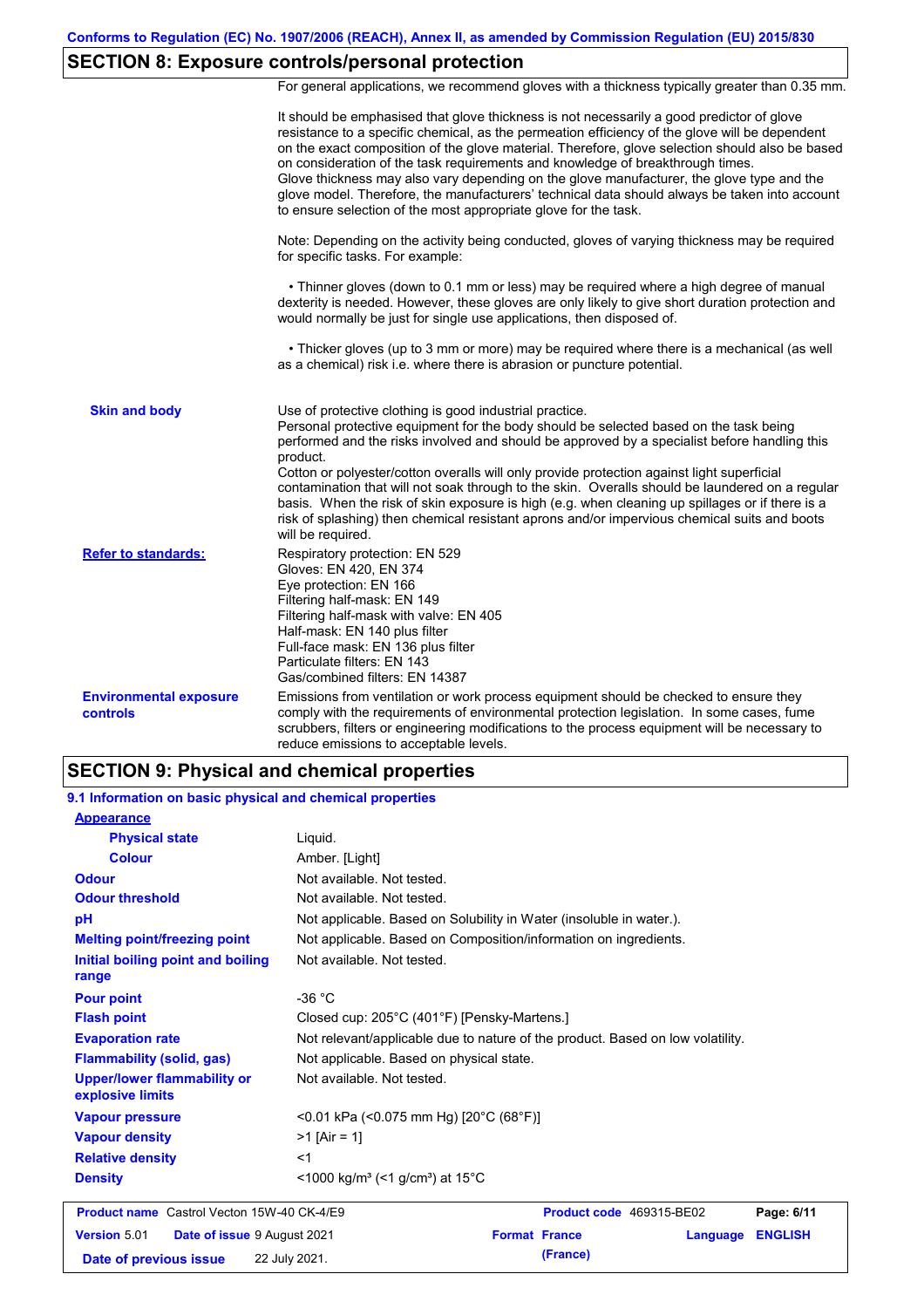# **SECTION 9: Physical and chemical properties**

| <b>Solubility(ies)</b>                            | insoluble in water.                                                                                                                                                         |
|---------------------------------------------------|-----------------------------------------------------------------------------------------------------------------------------------------------------------------------------|
| <b>Partition coefficient: n-octanol/</b><br>water | Not applicable. Substance is a hydrocarbon UVCB. Standard tests for this endpoint are<br>intended for single substances and are not appropriate for this complex substance. |
| <b>Auto-ignition temperature</b>                  | Not available. Not tested.                                                                                                                                                  |
| <b>Decomposition temperature</b>                  | Not observed to decompose by final boiling point                                                                                                                            |
| <b>Viscosity</b>                                  | Kinematic: 107.6 mm <sup>2</sup> /s (107.6 cSt) at 40°C<br>Kinematic: 14.6 to 15.2 mm <sup>2</sup> /s (14.6 to 15.2 cSt) at 100°C                                           |
| <b>Explosive properties</b>                       | Not considered explosive based on structural and oxygen balance considerations.                                                                                             |
| <b>Oxidising properties</b>                       | Not considered oxidizing based on structural considerations.                                                                                                                |
|                                                   |                                                                                                                                                                             |

#### **9.2 Other information**

No additional information.

# **SECTION 10: Stability and reactivity**

| <b>10.1 Reactivity</b>                            | No specific test data available for this product. Refer to Conditions to avoid and Incompatible<br>materials for additional information.                                |
|---------------------------------------------------|-------------------------------------------------------------------------------------------------------------------------------------------------------------------------|
| <b>10.2 Chemical stability</b>                    | The product is stable.                                                                                                                                                  |
| <b>10.3 Possibility of</b><br>hazardous reactions | Under normal conditions of storage and use, hazardous reactions will not occur.<br>Under normal conditions of storage and use, hazardous polymerisation will not occur. |
| <b>10.4 Conditions to avoid</b>                   | Avoid all possible sources of ignition (spark or flame).                                                                                                                |
| 10.5 Incompatible materials                       | Reactive or incompatible with the following materials: oxidising materials.                                                                                             |
| <b>10.6 Hazardous</b><br>decomposition products   | Under normal conditions of storage and use, hazardous decomposition products should not be<br>produced.                                                                 |

# **SECTION 11: Toxicological information**

### **11.1 Information on toxicological effects**

#### **Acute toxicity estimates**

| <b>Product/ingredient name</b>                                                             |                                                                                                                   | Oral (mg/<br>kg)                                                                          | <b>Dermal</b><br>(mg/kg) | <b>Inhalation</b><br>(gases)<br>(ppm) | <b>Inhalation</b><br>(vapours)<br>(mg/l) | <b>Inhalation</b><br>(dusts<br>and mists)<br>(mg/l) |  |
|--------------------------------------------------------------------------------------------|-------------------------------------------------------------------------------------------------------------------|-------------------------------------------------------------------------------------------|--------------------------|---------------------------------------|------------------------------------------|-----------------------------------------------------|--|
| Phosphorodithioic acid, mixed O,O-bis(sec-Bu and<br>isooctyl) esters, zinc salts           |                                                                                                                   | 2500                                                                                      | N/A                      | N/A                                   | N/A                                      | N/A                                                 |  |
| <b>Information on likely</b><br>routes of exposure                                         | Routes of entry anticipated: Dermal, Inhalation.                                                                  |                                                                                           |                          |                                       |                                          |                                                     |  |
| <b>Potential acute health effects</b>                                                      |                                                                                                                   |                                                                                           |                          |                                       |                                          |                                                     |  |
| <b>Inhalation</b>                                                                          | Vapour inhalation under ambient conditions is not normally a problem due to low vapour<br>pressure.               |                                                                                           |                          |                                       |                                          |                                                     |  |
| <b>Ingestion</b>                                                                           | No known significant effects or critical hazards.                                                                 |                                                                                           |                          |                                       |                                          |                                                     |  |
| <b>Skin contact</b>                                                                        |                                                                                                                   | Defatting to the skin. May cause skin dryness and irritation.                             |                          |                                       |                                          |                                                     |  |
| <b>Eye contact</b>                                                                         |                                                                                                                   | Not classified as an eye irritant. Based on data available for this or related materials. |                          |                                       |                                          |                                                     |  |
| Symptoms related to the physical, chemical and toxicological characteristics               |                                                                                                                   |                                                                                           |                          |                                       |                                          |                                                     |  |
| <b>Inhalation</b>                                                                          | No specific data.                                                                                                 |                                                                                           |                          |                                       |                                          |                                                     |  |
| <b>Ingestion</b>                                                                           | No specific data.                                                                                                 |                                                                                           |                          |                                       |                                          |                                                     |  |
| <b>Skin contact</b>                                                                        | Adverse symptoms may include the following:<br>irritation<br>dryness<br>cracking                                  |                                                                                           |                          |                                       |                                          |                                                     |  |
| <b>Eye contact</b>                                                                         | No specific data.                                                                                                 |                                                                                           |                          |                                       |                                          |                                                     |  |
| Delayed and immediate effects as well as chronic effects from short and long-term exposure |                                                                                                                   |                                                                                           |                          |                                       |                                          |                                                     |  |
| <b>Inhalation</b>                                                                          | Overexposure to the inhalation of airborne droplets or aerosols may cause irritation of the<br>respiratory tract. |                                                                                           |                          |                                       |                                          |                                                     |  |
| <b>Ingestion</b>                                                                           |                                                                                                                   | Ingestion of large quantities may cause nausea and diarrhoea.                             |                          |                                       |                                          |                                                     |  |
| <b>Skin contact</b>                                                                        | Prolonged or repeated contact can defat the skin and lead to irritation and/or dermatitis.                        |                                                                                           |                          |                                       |                                          |                                                     |  |
| <b>Product name</b> Castrol Vecton 15W-40 CK-4/E9                                          |                                                                                                                   |                                                                                           |                          | Product code 469315-BE02              |                                          | Page: 7/11                                          |  |
| <b>Version 5.01</b><br>Date of issue 9 August 2021                                         |                                                                                                                   |                                                                                           | <b>Format France</b>     |                                       |                                          | <b>ENGLISH</b><br>Language                          |  |
| Date of previous issue                                                                     | 22 July 2021.                                                                                                     |                                                                                           |                          | (France)                              |                                          |                                                     |  |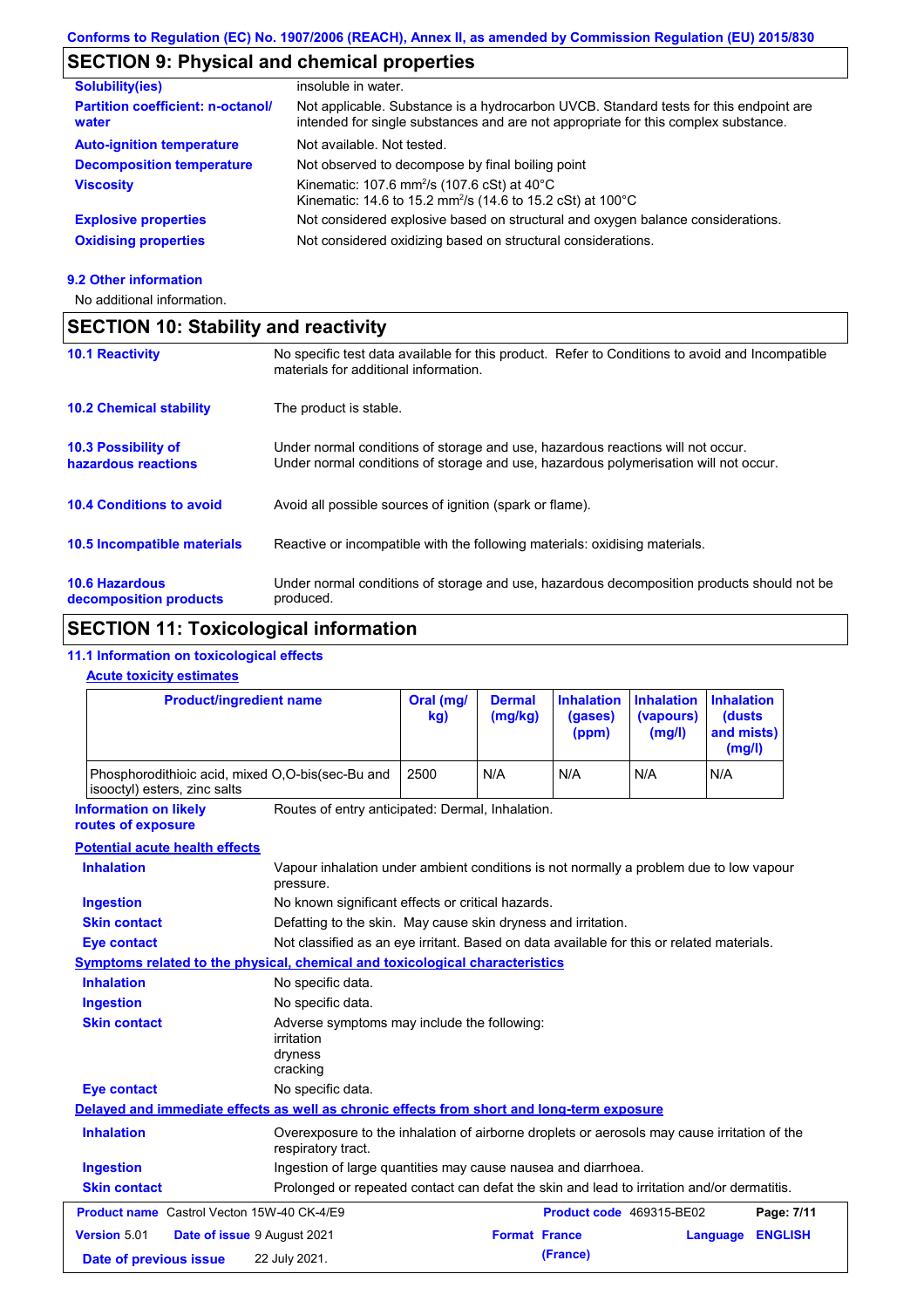# **SECTION 11: Toxicological information**

| <b>Eye contact</b>                      | Potential risk of transient stinging or redness if accidental eye contact occurs.                                                                                                                                                                                                                                                                                                                        |
|-----------------------------------------|----------------------------------------------------------------------------------------------------------------------------------------------------------------------------------------------------------------------------------------------------------------------------------------------------------------------------------------------------------------------------------------------------------|
| <b>Potential chronic health effects</b> |                                                                                                                                                                                                                                                                                                                                                                                                          |
| <b>General</b>                          | USED ENGINE OILS<br>Combustion products resulting from the operation of internal combustion engines contaminate<br>engine oils during use. Used engine oil may contain hazardous components which have the<br>potential to cause skin cancer. Frequent or prolonged contact with all types and makes of used<br>engine oil must therefore be avoided and a high standard of personal hygiene maintained. |
| <b>Carcinogenicity</b>                  | No known significant effects or critical hazards.                                                                                                                                                                                                                                                                                                                                                        |
| <b>Mutagenicity</b>                     | No known significant effects or critical hazards.                                                                                                                                                                                                                                                                                                                                                        |
| <b>Developmental effects</b>            | No known significant effects or critical hazards.                                                                                                                                                                                                                                                                                                                                                        |
| <b>Fertility effects</b>                | No known significant effects or critical hazards.                                                                                                                                                                                                                                                                                                                                                        |

# **SECTION 12: Ecological information**

| <b>12.1 Toxicity</b>         |                             |
|------------------------------|-----------------------------|
| <b>Environmental hazards</b> | Not classified as dangerous |

#### **12.2 Persistence and degradability**

Expected to be biodegradable.

#### **12.3 Bioaccumulative potential**

This product is not expected to bioaccumulate through food chains in the environment.

| <b>12.4 Mobility in soil</b>                            |                                                                      |
|---------------------------------------------------------|----------------------------------------------------------------------|
| <b>Soil/water partition</b><br><b>coefficient (Koc)</b> | Not available.                                                       |
| <b>Mobility</b>                                         | Spillages may penetrate the soil causing ground water contamination. |

#### **12.5 Results of PBT and vPvB assessment**

Product does not meet the criteria for PBT or vPvB according to Regulation (EC) No. 1907/2006, Annex XIII.

#### **12.6 Other adverse effects**

Spills may form a film on water surfaces causing physical damage to organisms. Oxygen transfer could also be impaired. **Other ecological information**

## **SECTION 13: Disposal considerations**

| Waste code                          | <b>Waste designation</b>                                                                                                                                             |
|-------------------------------------|----------------------------------------------------------------------------------------------------------------------------------------------------------------------|
| European waste catalogue (EWC)      |                                                                                                                                                                      |
| <b>Hazardous waste</b>              | Yes.                                                                                                                                                                 |
| <b>Methods of disposal</b>          | Where possible, arrange for product to be recycled. Dispose of via an authorised person/<br>licensed waste disposal contractor in accordance with local regulations. |
| <b>Product</b>                      |                                                                                                                                                                      |
| <b>13.1 Waste treatment methods</b> |                                                                                                                                                                      |

| Waste code | <b>Waste designation</b>                |
|------------|-----------------------------------------|
| 13 02 08*  | other engine, gear and lubricating oils |

However, deviation from the intended use and/or the presence of any potential contaminants may require an alternative waste disposal code to be assigned by the end user.

| <b>Packaging</b>           |                                                                                                                                                                                                                                                                                                                                                                                                                                                                                                 |
|----------------------------|-------------------------------------------------------------------------------------------------------------------------------------------------------------------------------------------------------------------------------------------------------------------------------------------------------------------------------------------------------------------------------------------------------------------------------------------------------------------------------------------------|
| <b>Methods of disposal</b> | Where possible, arrange for product to be recycled. Dispose of via an authorised person/<br>licensed waste disposal contractor in accordance with local regulations.                                                                                                                                                                                                                                                                                                                            |
| <b>Special precautions</b> | This material and its container must be disposed of in a safe way. Care should be taken when<br>handling emptied containers that have not been cleaned or rinsed out. Empty containers or<br>liners may retain some product residues. Empty containers represent a fire hazard as they may<br>contain flammable product residues and vapour. Never weld, solder or braze empty containers.<br>Avoid dispersal of spilt material and runoff and contact with soil, waterways, drains and sewers. |
| <b>References</b>          | Commission 2014/955/EU<br>Directive 2008/98/EC                                                                                                                                                                                                                                                                                                                                                                                                                                                  |

| <b>Product name</b> Castrol Vecton 15W-40 CK-4/E9 |  | <b>Product code</b> 469315-BE02    | Page: 8/11 |                      |                         |  |
|---------------------------------------------------|--|------------------------------------|------------|----------------------|-------------------------|--|
| <b>Version</b> 5.01                               |  | <b>Date of issue 9 August 2021</b> |            | <b>Format France</b> | <b>Language ENGLISH</b> |  |
| Date of previous issue                            |  | 22 July 2021.                      |            | (France)             |                         |  |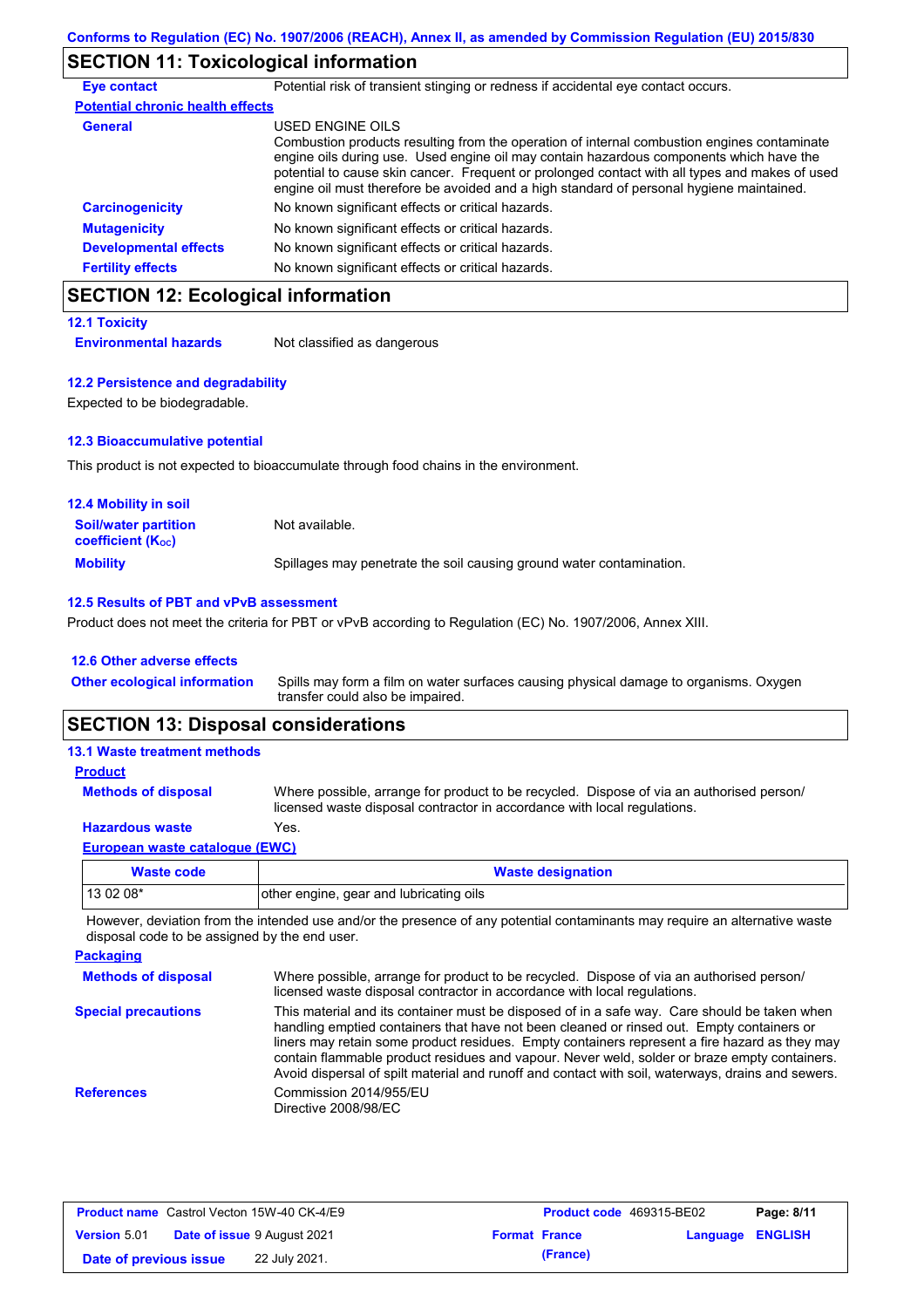#### - - - - - - - - - Not regulated. Not regulated. Not regulated. - - - **SECTION 14: Transport information ADR/RID IMDG IATA 14.1 UN number 14.2 UN proper shipping name 14.3 Transport hazard class(es) 14.4 Packing group ADN Additional information 14.5 Environmental hazards** No. 1988 | No. 1989 | No. 1989 | No. 1989 | No. 1989 | No. 1989 | No. 1989 | No. 1989 | No. 1989 | No. 1989 | Not regulated. - -<br>No. - -

**14.6 Special precautions for user** Not available.

**14.7 Transport in bulk according to IMO instruments**

Not available.

## **SECTION 15: Regulatory information**

**Other regulations REACH Status** The company, as identified in Section 1, sells this product in the EU in compliance with the current requirements of REACH. **15.1 Safety, health and environmental regulations/legislation specific for the substance or mixture EU Regulation (EC) No. 1907/2006 (REACH) Annex XIV - List of substances subject to authorisation Substances of very high concern** None of the components are listed. At least one component is not listed. At least one component is not listed. At least one component is not listed. At least one component is not listed. At least one component is not listed. All components are listed or exempted. At least one component is not listed. **United States inventory (TSCA 8b) Australia inventory (AICS) Canada inventory China inventory (IECSC) Japan inventory (ENCS) Korea inventory (KECI) Philippines inventory (PICCS) Taiwan Chemical Substances Inventory (TCSI)** At least one component is not listed. **Ozone depleting substances (1005/2009/EU)** Not listed. **Prior Informed Consent (PIC) (649/2012/EU)** None of the components are listed. **Annex XIV EU Regulation (EC) No. 1907/2006 (REACH) Annex XVII - Restrictions on the manufacture, placing on the market and use of certain dangerous substances, mixtures and articles** Not applicable. **Product name** Castrol Vecton 15W-40 CK-4/E9 **Product Code 469315-BE02 Page: 9/11 Version** 5.01 **Date of issue** 9 August 2021 **Format France Language ENGLISH**

**Date of previous issue 22 July 2021. (France) (France)**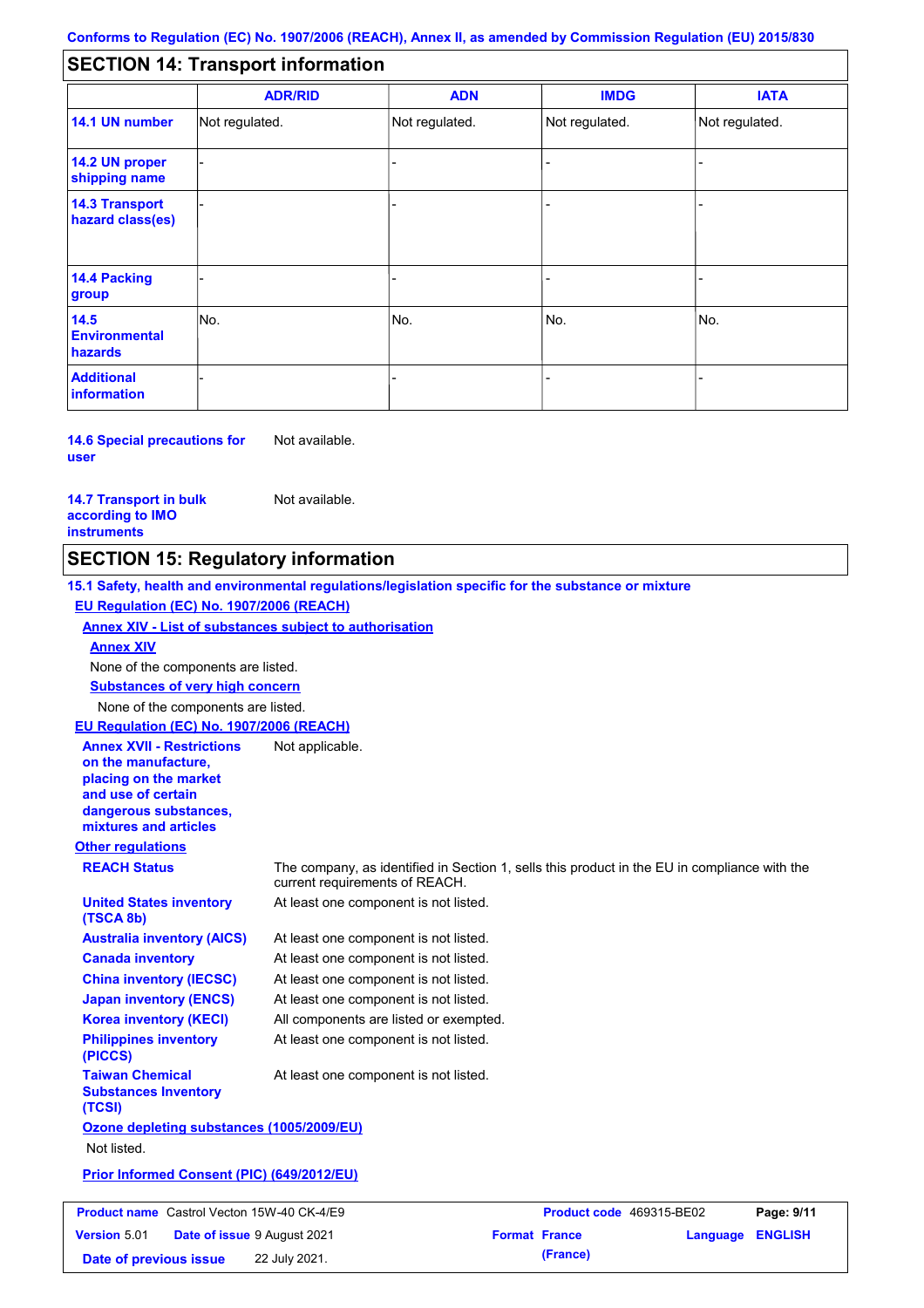# **SECTION 15: Regulatory information**

Not listed.

| EU - Water framework directive - Priority substances               |                               |  |  |  |
|--------------------------------------------------------------------|-------------------------------|--|--|--|
| None of the components are listed.                                 |                               |  |  |  |
| <b>Seveso Directive</b>                                            |                               |  |  |  |
| This product is not controlled under the Seveso Directive.         |                               |  |  |  |
| <b>National regulations</b>                                        |                               |  |  |  |
| <b>Social Security Code,</b><br><b>Articles L 461-1 to L 461-7</b> | Sécurité sociale : tableau 36 |  |  |  |
| <b>Reinforced medical</b><br>surveillance                          | Not applicable                |  |  |  |
|                                                                    |                               |  |  |  |

| <b>15.2 Chemical safety</b> | A Chemical Safety Assessment has been carried out for one or more of the substances within  |
|-----------------------------|---------------------------------------------------------------------------------------------|
| assessment                  | this mixture. A Chemical Safety Assessment has not been carried out for the mixture itself. |

# **SECTION 16: Other information**

| Inland Waterway<br>ADR = The European Agreement concerning the International Carriage of Dangerous Goods by<br>Road<br>ATE = Acute Toxicity Estimate<br>BCF = Bioconcentration Factor<br>CAS = Chemical Abstracts Service<br>CLP = Classification, Labelling and Packaging Regulation [Regulation (EC) No. 1272/2008]<br>CSA = Chemical Safety Assessment<br>CSR = Chemical Safety Report<br>DMEL = Derived Minimal Effect Level<br>DNEL = Derived No Effect Level<br>EINECS = European Inventory of Existing Commercial chemical Substances<br>ES = Exposure Scenario<br>EUH statement = CLP-specific Hazard statement<br>EWC = European Waste Catalogue<br>GHS = Globally Harmonized System of Classification and Labelling of Chemicals<br>IATA = International Air Transport Association<br>IBC = Intermediate Bulk Container<br>IMDG = International Maritime Dangerous Goods<br>LogPow = logarithm of the octanol/water partition coefficient |
|-----------------------------------------------------------------------------------------------------------------------------------------------------------------------------------------------------------------------------------------------------------------------------------------------------------------------------------------------------------------------------------------------------------------------------------------------------------------------------------------------------------------------------------------------------------------------------------------------------------------------------------------------------------------------------------------------------------------------------------------------------------------------------------------------------------------------------------------------------------------------------------------------------------------------------------------------------|
|                                                                                                                                                                                                                                                                                                                                                                                                                                                                                                                                                                                                                                                                                                                                                                                                                                                                                                                                                     |
|                                                                                                                                                                                                                                                                                                                                                                                                                                                                                                                                                                                                                                                                                                                                                                                                                                                                                                                                                     |
|                                                                                                                                                                                                                                                                                                                                                                                                                                                                                                                                                                                                                                                                                                                                                                                                                                                                                                                                                     |
|                                                                                                                                                                                                                                                                                                                                                                                                                                                                                                                                                                                                                                                                                                                                                                                                                                                                                                                                                     |
|                                                                                                                                                                                                                                                                                                                                                                                                                                                                                                                                                                                                                                                                                                                                                                                                                                                                                                                                                     |
|                                                                                                                                                                                                                                                                                                                                                                                                                                                                                                                                                                                                                                                                                                                                                                                                                                                                                                                                                     |
|                                                                                                                                                                                                                                                                                                                                                                                                                                                                                                                                                                                                                                                                                                                                                                                                                                                                                                                                                     |
|                                                                                                                                                                                                                                                                                                                                                                                                                                                                                                                                                                                                                                                                                                                                                                                                                                                                                                                                                     |
|                                                                                                                                                                                                                                                                                                                                                                                                                                                                                                                                                                                                                                                                                                                                                                                                                                                                                                                                                     |
|                                                                                                                                                                                                                                                                                                                                                                                                                                                                                                                                                                                                                                                                                                                                                                                                                                                                                                                                                     |
|                                                                                                                                                                                                                                                                                                                                                                                                                                                                                                                                                                                                                                                                                                                                                                                                                                                                                                                                                     |
|                                                                                                                                                                                                                                                                                                                                                                                                                                                                                                                                                                                                                                                                                                                                                                                                                                                                                                                                                     |
|                                                                                                                                                                                                                                                                                                                                                                                                                                                                                                                                                                                                                                                                                                                                                                                                                                                                                                                                                     |
|                                                                                                                                                                                                                                                                                                                                                                                                                                                                                                                                                                                                                                                                                                                                                                                                                                                                                                                                                     |
|                                                                                                                                                                                                                                                                                                                                                                                                                                                                                                                                                                                                                                                                                                                                                                                                                                                                                                                                                     |
|                                                                                                                                                                                                                                                                                                                                                                                                                                                                                                                                                                                                                                                                                                                                                                                                                                                                                                                                                     |
|                                                                                                                                                                                                                                                                                                                                                                                                                                                                                                                                                                                                                                                                                                                                                                                                                                                                                                                                                     |
|                                                                                                                                                                                                                                                                                                                                                                                                                                                                                                                                                                                                                                                                                                                                                                                                                                                                                                                                                     |
| MARPOL = International Convention for the Prevention of Pollution From Ships, 1973 as                                                                                                                                                                                                                                                                                                                                                                                                                                                                                                                                                                                                                                                                                                                                                                                                                                                               |
| modified by the Protocol of 1978. ("Marpol" = marine pollution)<br>OECD = Organisation for Economic Co-operation and Development                                                                                                                                                                                                                                                                                                                                                                                                                                                                                                                                                                                                                                                                                                                                                                                                                    |
| PBT = Persistent, Bioaccumulative and Toxic                                                                                                                                                                                                                                                                                                                                                                                                                                                                                                                                                                                                                                                                                                                                                                                                                                                                                                         |
| <b>PNEC = Predicted No Effect Concentration</b>                                                                                                                                                                                                                                                                                                                                                                                                                                                                                                                                                                                                                                                                                                                                                                                                                                                                                                     |
| REACH = Registration, Evaluation, Authorisation and Restriction of Chemicals Regulation                                                                                                                                                                                                                                                                                                                                                                                                                                                                                                                                                                                                                                                                                                                                                                                                                                                             |
| [Regulation (EC) No. 1907/2006]                                                                                                                                                                                                                                                                                                                                                                                                                                                                                                                                                                                                                                                                                                                                                                                                                                                                                                                     |
| RID = The Regulations concerning the International Carriage of Dangerous Goods by Rail                                                                                                                                                                                                                                                                                                                                                                                                                                                                                                                                                                                                                                                                                                                                                                                                                                                              |
| <b>RRN = REACH Registration Number</b>                                                                                                                                                                                                                                                                                                                                                                                                                                                                                                                                                                                                                                                                                                                                                                                                                                                                                                              |
| SADT = Self-Accelerating Decomposition Temperature                                                                                                                                                                                                                                                                                                                                                                                                                                                                                                                                                                                                                                                                                                                                                                                                                                                                                                  |
| SVHC = Substances of Very High Concern                                                                                                                                                                                                                                                                                                                                                                                                                                                                                                                                                                                                                                                                                                                                                                                                                                                                                                              |
| STOT-RE = Specific Target Organ Toxicity - Repeated Exposure                                                                                                                                                                                                                                                                                                                                                                                                                                                                                                                                                                                                                                                                                                                                                                                                                                                                                        |
| STOT-SE = Specific Target Organ Toxicity - Single Exposure                                                                                                                                                                                                                                                                                                                                                                                                                                                                                                                                                                                                                                                                                                                                                                                                                                                                                          |
| TWA = Time weighted average<br>$UN = United Nations$                                                                                                                                                                                                                                                                                                                                                                                                                                                                                                                                                                                                                                                                                                                                                                                                                                                                                                |
| UVCB = Complex hydrocarbon substance                                                                                                                                                                                                                                                                                                                                                                                                                                                                                                                                                                                                                                                                                                                                                                                                                                                                                                                |
| VOC = Volatile Organic Compound                                                                                                                                                                                                                                                                                                                                                                                                                                                                                                                                                                                                                                                                                                                                                                                                                                                                                                                     |
| vPvB = Very Persistent and Very Bioaccumulative                                                                                                                                                                                                                                                                                                                                                                                                                                                                                                                                                                                                                                                                                                                                                                                                                                                                                                     |
| Varies = may contain one or more of the following 64741-88-4 / RRN 01-2119488706-23.                                                                                                                                                                                                                                                                                                                                                                                                                                                                                                                                                                                                                                                                                                                                                                                                                                                                |
| 64741-89-5 / RRN 01-2119487067-30, 64741-95-3 / RRN 01-2119487081-40, 64741-96-4/ RRN                                                                                                                                                                                                                                                                                                                                                                                                                                                                                                                                                                                                                                                                                                                                                                                                                                                               |
| 01-2119483621-38, 64742-01-4 / RRN 01-2119488707-21, 64742-44-5 / RRN                                                                                                                                                                                                                                                                                                                                                                                                                                                                                                                                                                                                                                                                                                                                                                                                                                                                               |
| 01-2119985177-24, 64742-45-6, 64742-52-5 / RRN 01-2119467170-45, 64742-53-6 / RRN                                                                                                                                                                                                                                                                                                                                                                                                                                                                                                                                                                                                                                                                                                                                                                                                                                                                   |
| 01-2119480375-34, 64742-54-7 / RRN 01-2119484627-25, 64742-55-8 / RRN                                                                                                                                                                                                                                                                                                                                                                                                                                                                                                                                                                                                                                                                                                                                                                                                                                                                               |
| 01-2119487077-29, 64742-56-9 / RRN 01-2119480132-48, 64742-57-0 / RRN                                                                                                                                                                                                                                                                                                                                                                                                                                                                                                                                                                                                                                                                                                                                                                                                                                                                               |
| 01-2119489287-22, 64742-58-1, 64742-62-7 / RRN 01-2119480472-38, 64742-63-8,                                                                                                                                                                                                                                                                                                                                                                                                                                                                                                                                                                                                                                                                                                                                                                                                                                                                        |
| 64742-65-0 / RRN 01-2119471299-27, 64742-70-7 / RRN 01-2119487080-42, 72623-85-9 /                                                                                                                                                                                                                                                                                                                                                                                                                                                                                                                                                                                                                                                                                                                                                                                                                                                                  |
| RRN 01-2119555262-43, 72623-86-0 / RRN 01-2119474878-16, 72623-87-1 / RRN<br>01-2119474889-13                                                                                                                                                                                                                                                                                                                                                                                                                                                                                                                                                                                                                                                                                                                                                                                                                                                       |
| Procedure used to derive the classification according to Regulation (EC) No. 1272/2008 [CLP/GHS]                                                                                                                                                                                                                                                                                                                                                                                                                                                                                                                                                                                                                                                                                                                                                                                                                                                    |

| <b>Product name</b> Castrol Vecton 15W-40 CK-4/E9 |  | <b>Product code</b> 469315-BE02    |                      | Page: 10/11 |                         |  |
|---------------------------------------------------|--|------------------------------------|----------------------|-------------|-------------------------|--|
| <b>Version 5.01</b>                               |  | <b>Date of issue 9 August 2021</b> | <b>Format France</b> |             | <b>Language ENGLISH</b> |  |
| Date of previous issue                            |  | 22 July 2021.                      |                      | (France)    |                         |  |